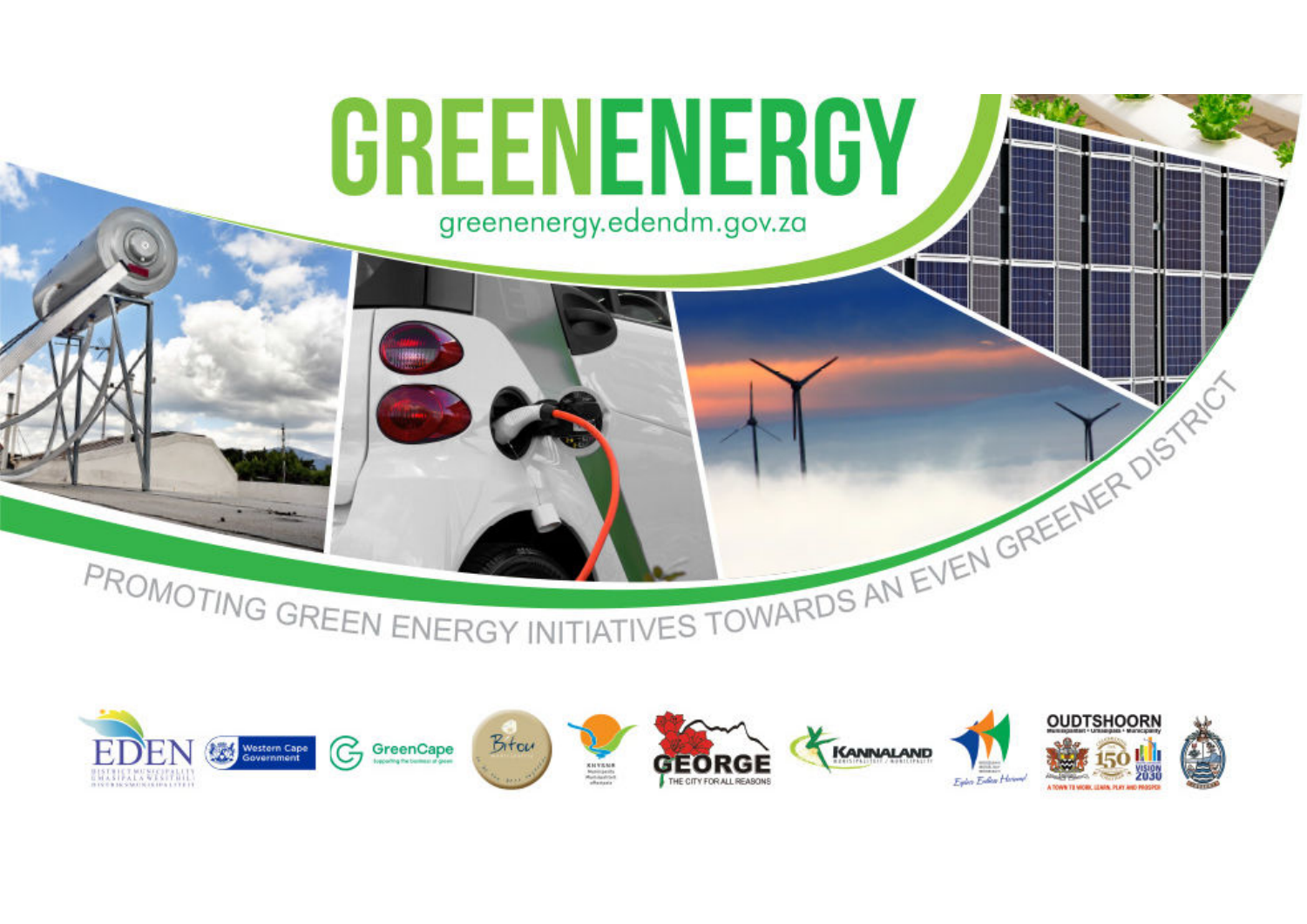# Eden Energy Summit:Questions for Discussion

12 April 2018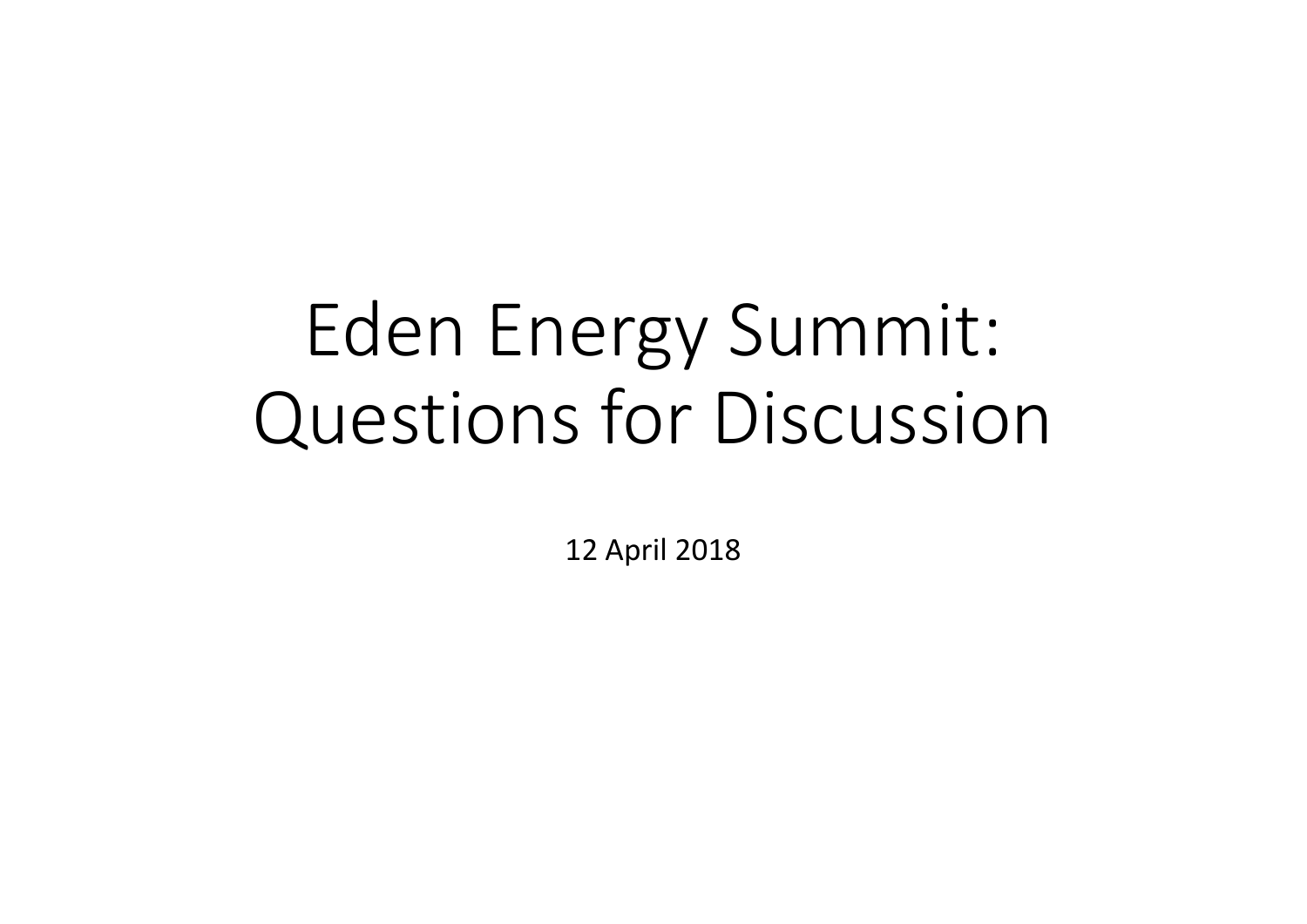- Why do some Local Municipalities in the Eden District not have their PV frameworks and tariffs in place?
	- Are Municipalities going to lose revenue if many businesses / households install PV?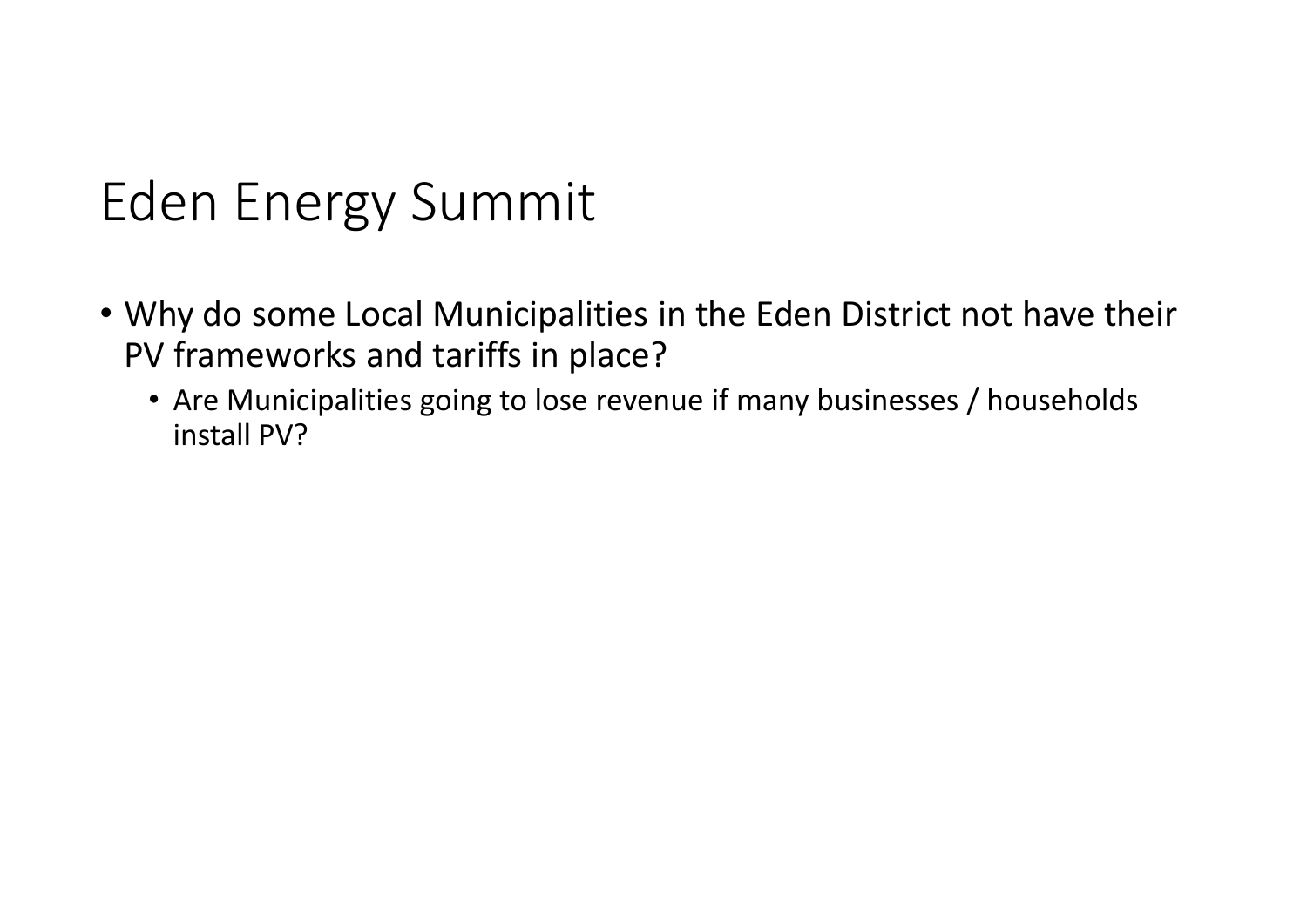- Electric Vehicles
	- Is there space for Eden District and its Municipalities to be part of the EV rollout?
	- How can Municipalities put enabling frameworks for EV charging in place?
	- How can Municipalities drive the change by purchasing EVs for their fleets?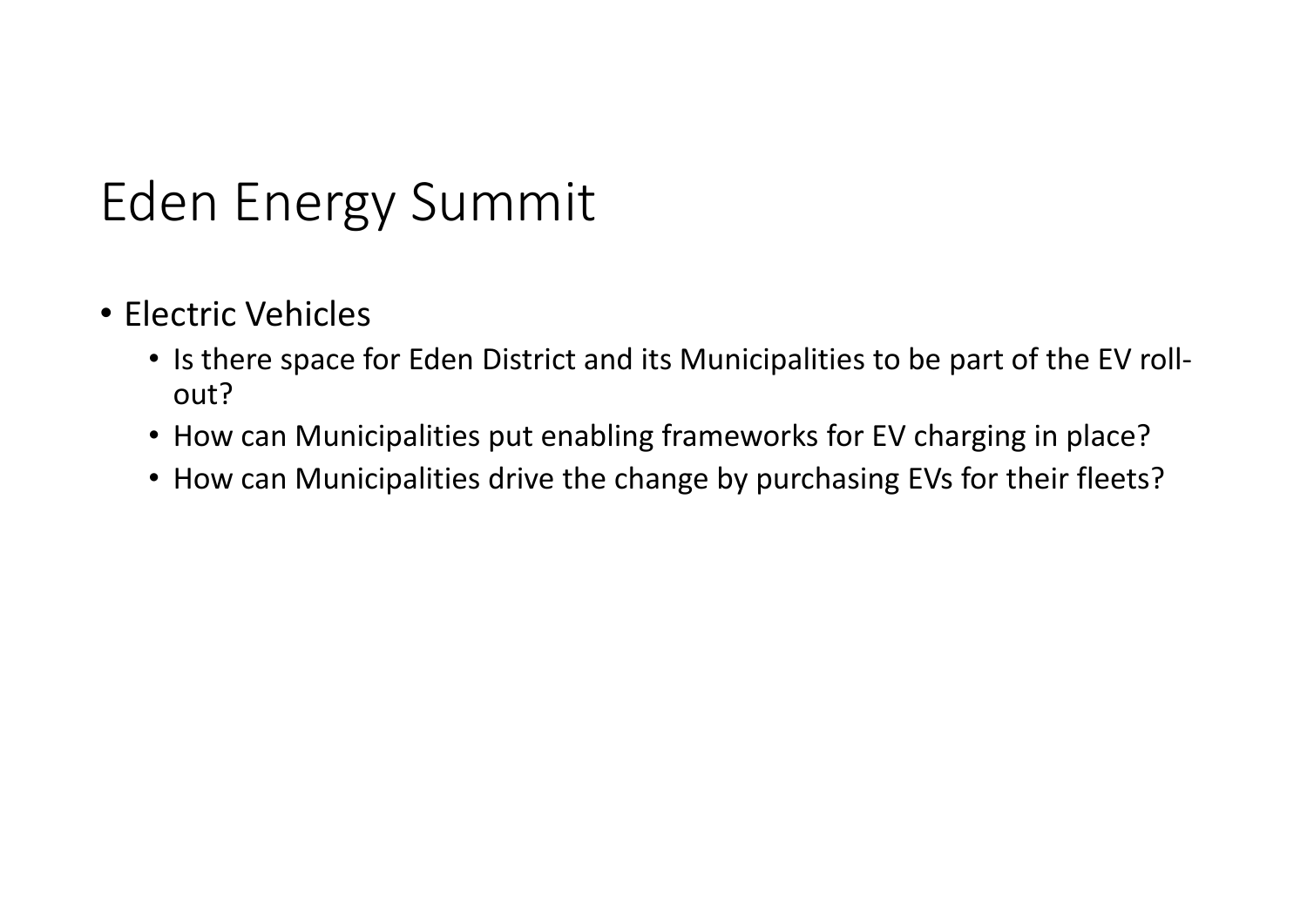- Do we need an integrated District Energy Master Plan?
	- How can a district integrated master plan leverage the resources / strengths of the Local Municipalities?
	- Does each Local Municipality need to do its own energy master plan?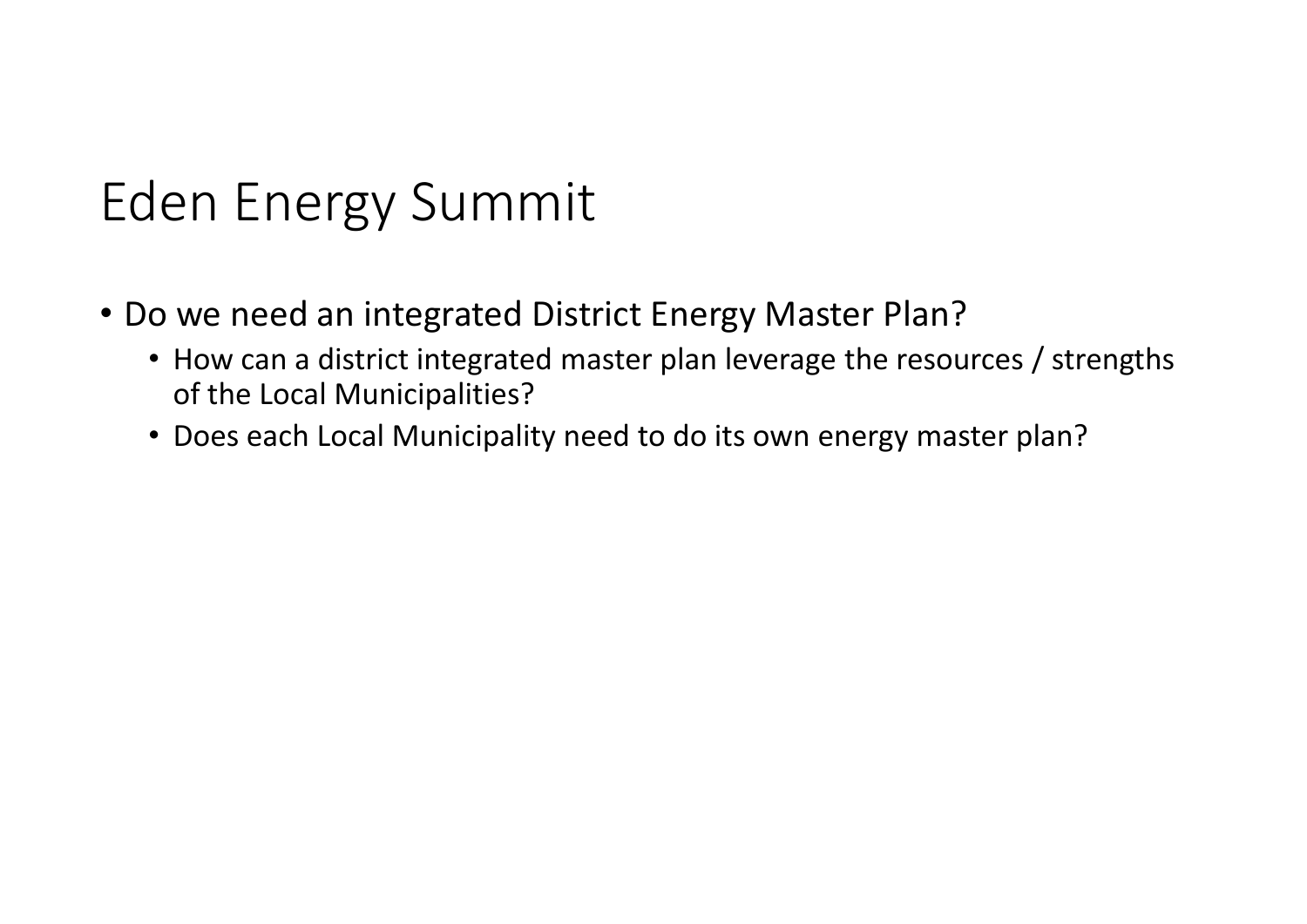- How can we tap into our considerable solar / wind / biomass resources?
	- Should we influence whether new IPPs are located in Eden?
	- How can we ensure that the one proposed IPP project in George (MBHE / biomass) gets off the ground?
	- How can we ensure that the Dysselsdorp IPP project gets off the ground?
	- How can desalination be powered by renewable energy?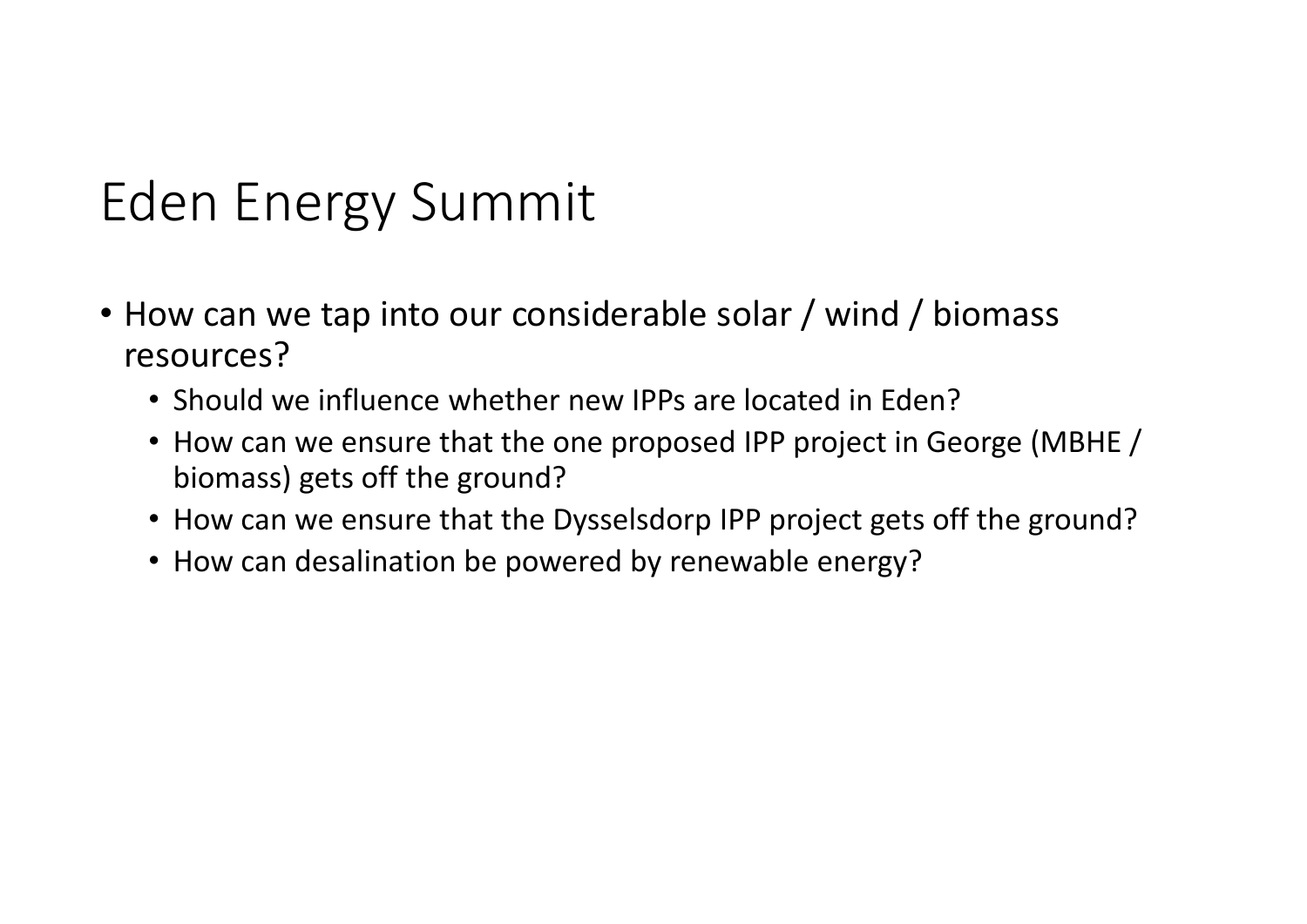- How can Municipalities take control of their own electricity supply and respond to the changing energy landscape?
	- Build generation assets, e.g. wind or solar farms? Can we make use of Eden District's properties?
	- Energy trading?
	- Energy storage?
	- Provision of new grid services to customers?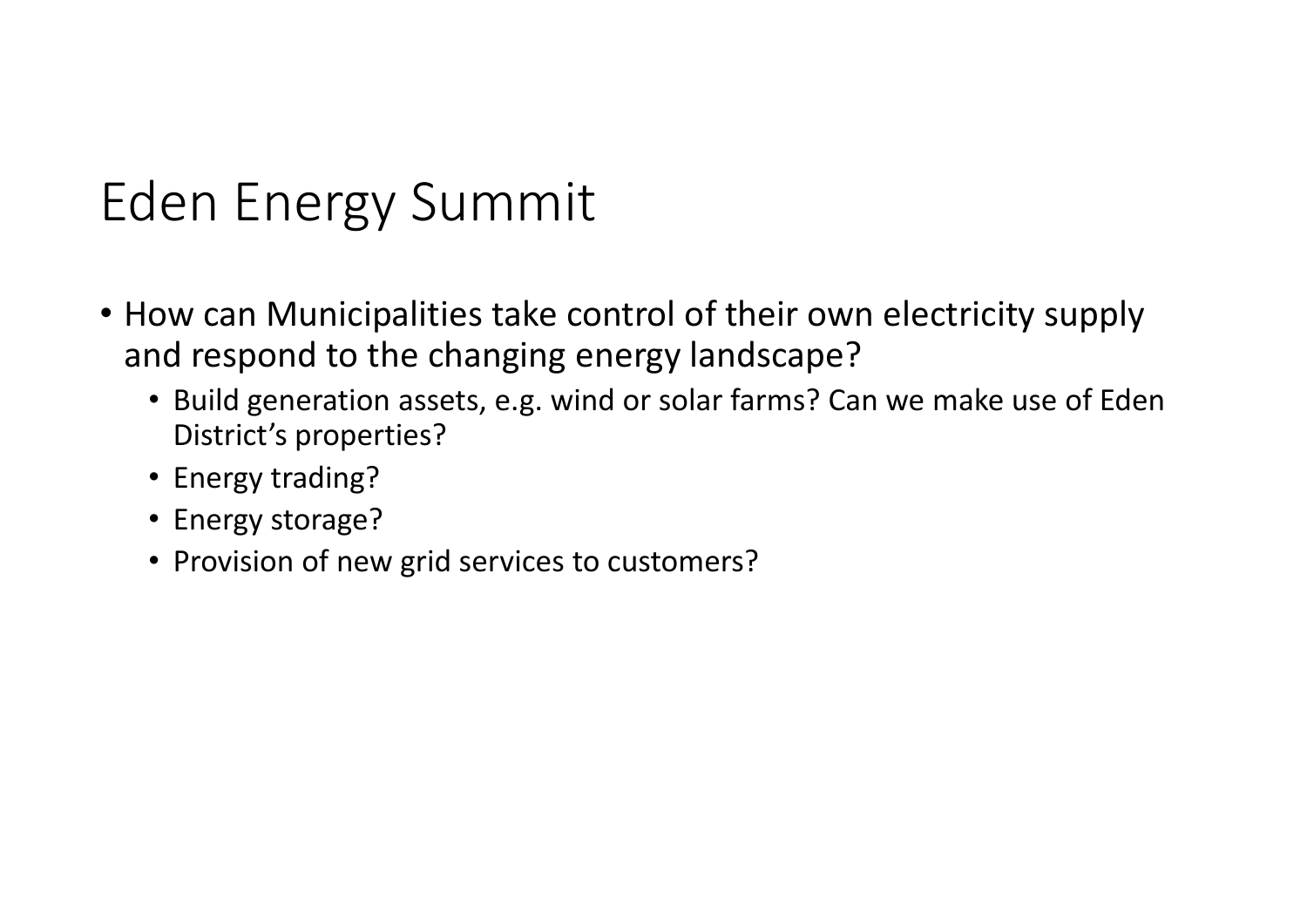- How can we ensure that all green initiatives in Eden District make use of "homegrown talent", e.g. local technologies and skills?
- How can we ensure that green initiatives take account of biomimicry?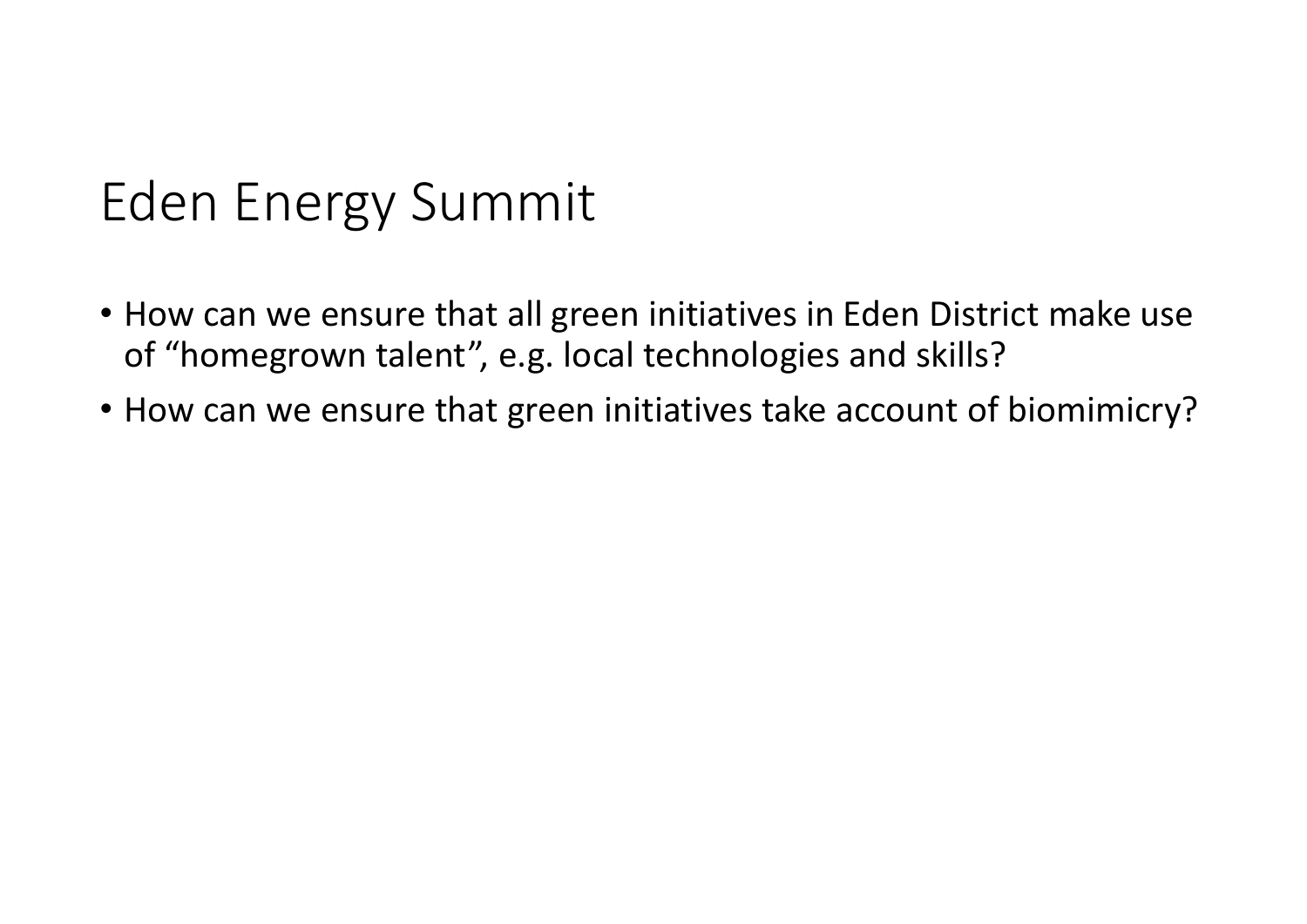- What resources are available to Municipalities to take their energy goals forward?
	- SA LED?
	- SAGEN?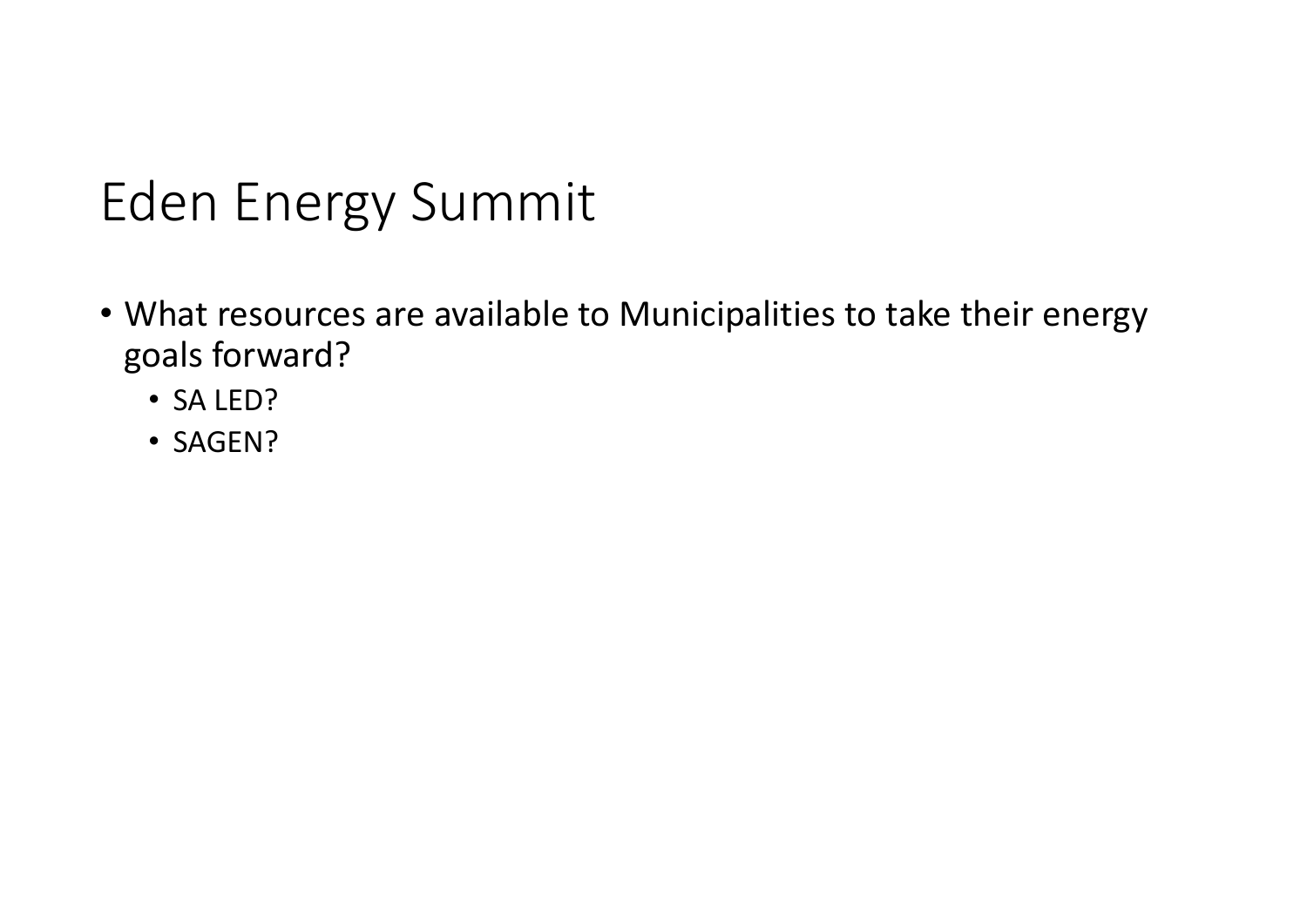## Municipal inputs: Oudtshoorn

- Interest in pursuing green energy issues the space is there
- Solar panels installed in some informal areas
- Opportunities: Dysselsdorp IPP, install solar panels on municipal buildings, new buildings should be required to install more green energy systems, participate in EV process
- Human settlement at Spieskamp: looking at alternative means of sewage treatment, greywater use, and solar power
	- Tenders for new projects should include specifications on these issues
- Will pursue an integrated energy master plan and see how it links to economic development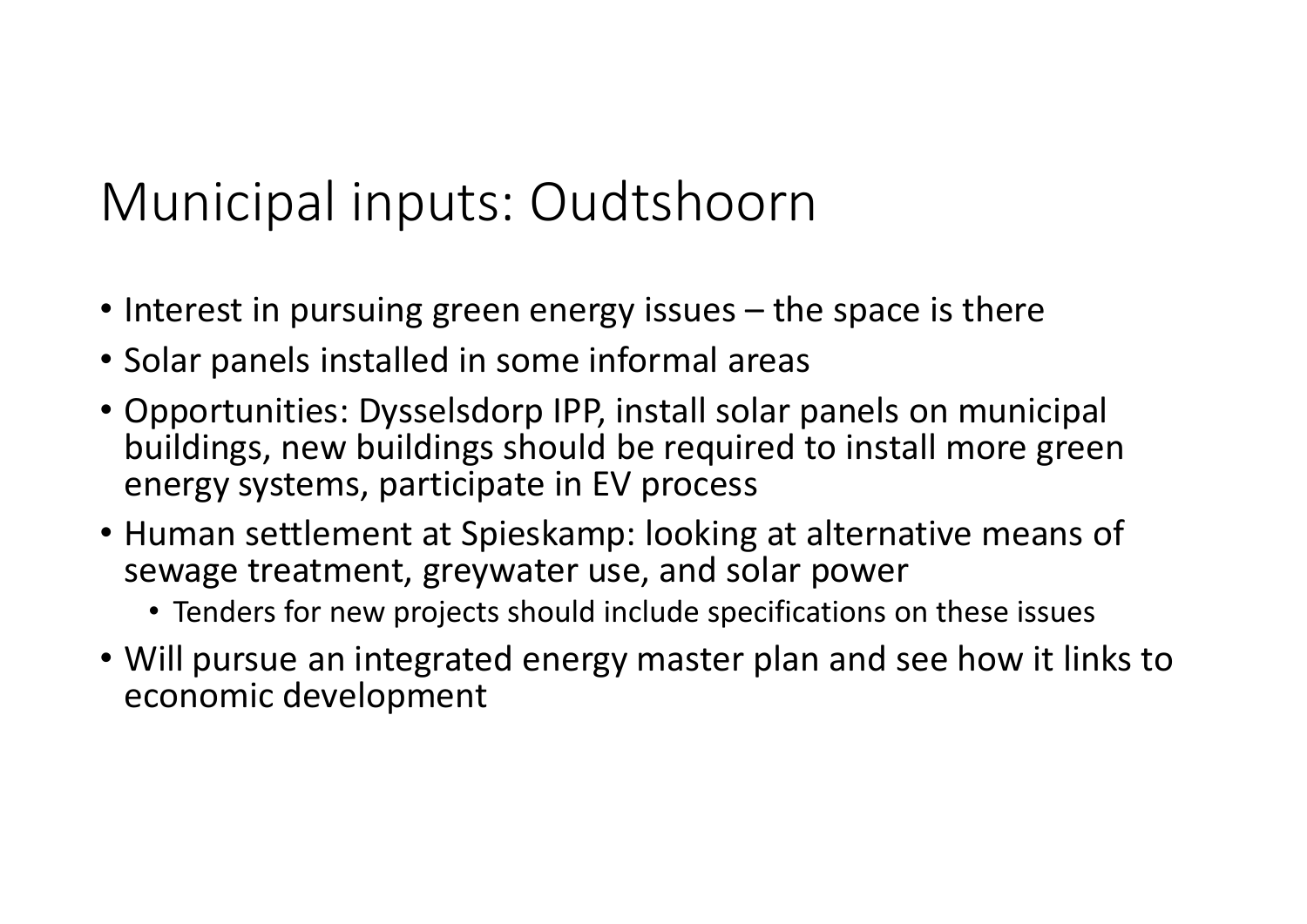#### Municipal inputs: Mossel Bay

• Supports Eden District municipalities working together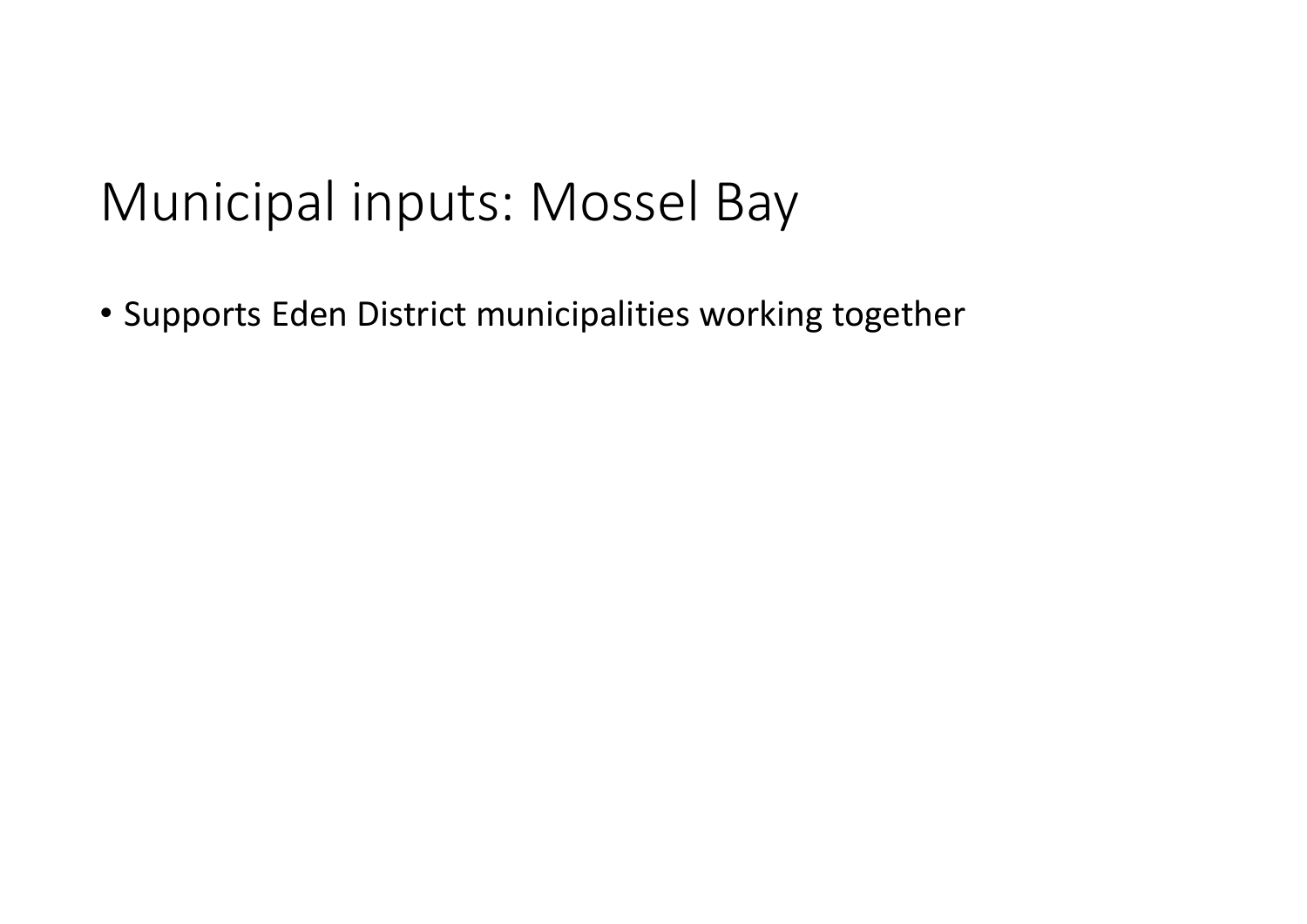## Municipal inputs: Knysna

- Local Municipalities caught up in practical issues on the ground, not always strategic champions on certain issues, e.g. on energy
	- In Knysna, will require 3 directorates to work together
	- Require a clearly identified champion per Municipality
- Fully integrated development is required in our new human settlements
- If a Municipality wants to run a power station, it is technically challenging, and the resources aren't there
- Can do LED lighting and solar geysers, but must assess benefits and costs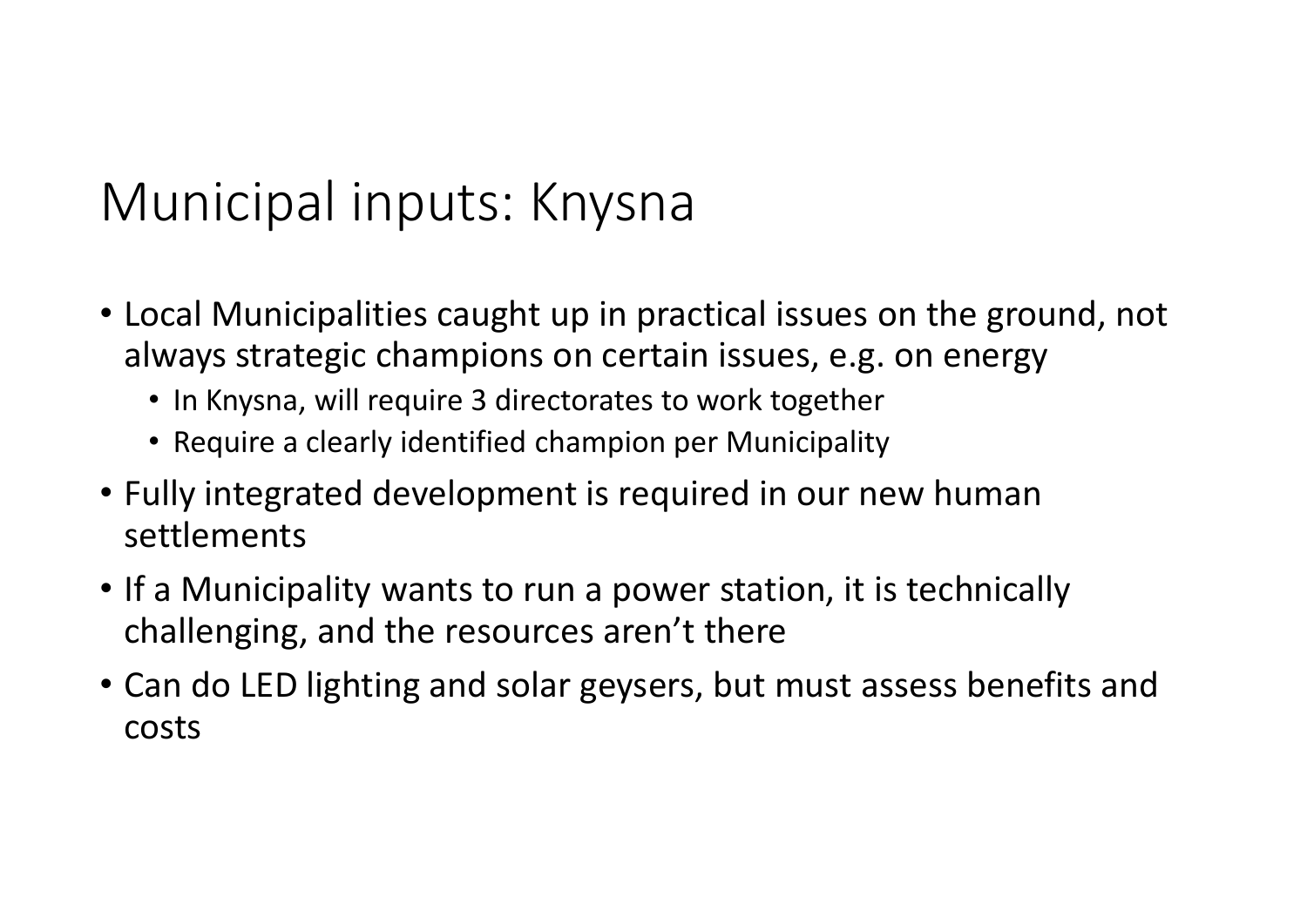#### Municipal inputs: Kannaland

- Need to encourage people off the grid to integrate with the grid again
- Will take the positive messages of the Summit forward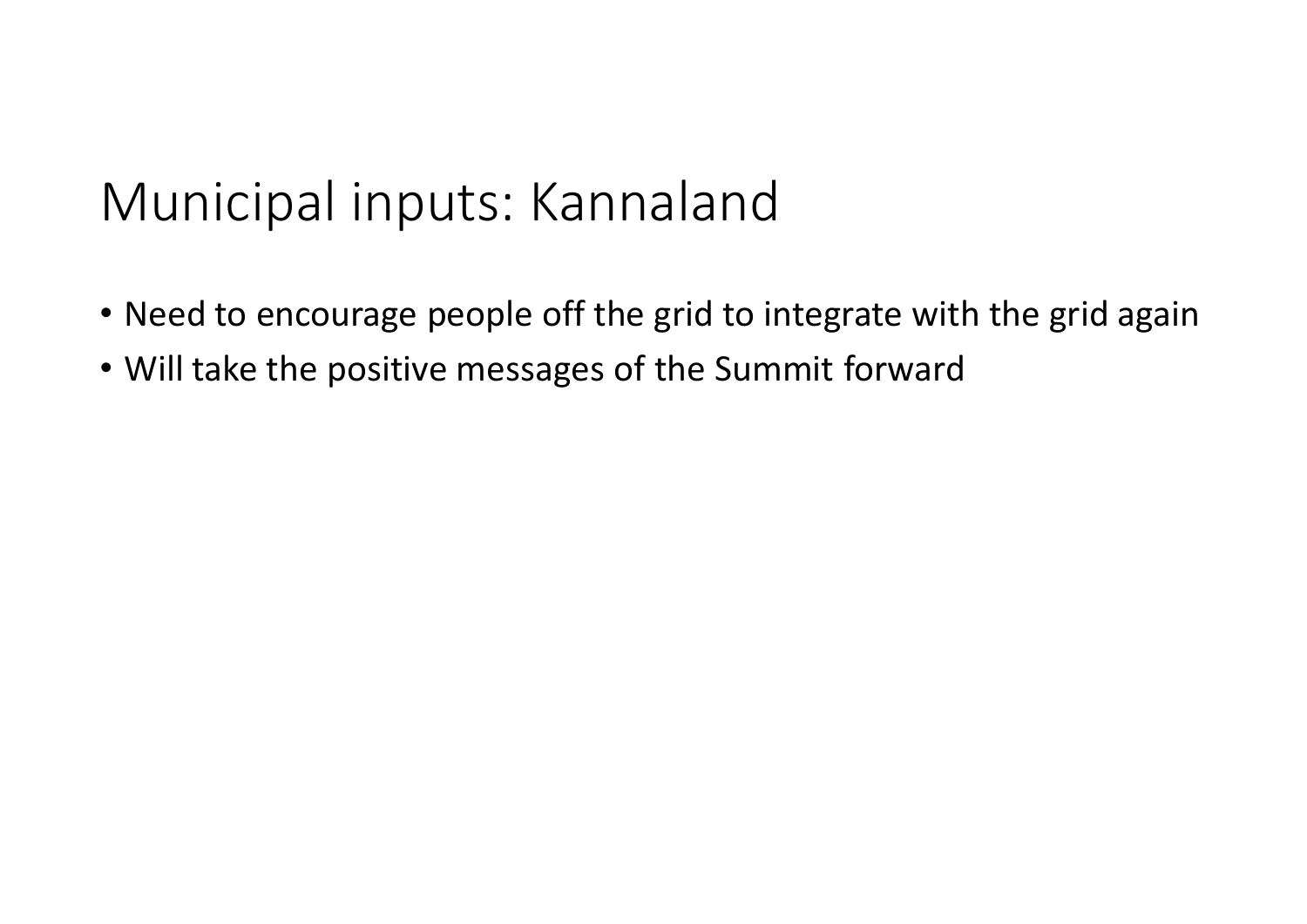## Municipal inputs: Hessequa

- Hessequa has a policy approved, and submitted a draft tariff to NERSA
- Hessequa very positive about green energy
- Solar plant installed at water purification works, and want to extend the PV to other buildings
- With French government, will be installing a solar desalination plant at **Witsand**
- Support integrated master plan
- Wish to pursue biomass to energy project
- Need to monitor illegal installations….
- Hessequa is the third windiest Municipality in the country…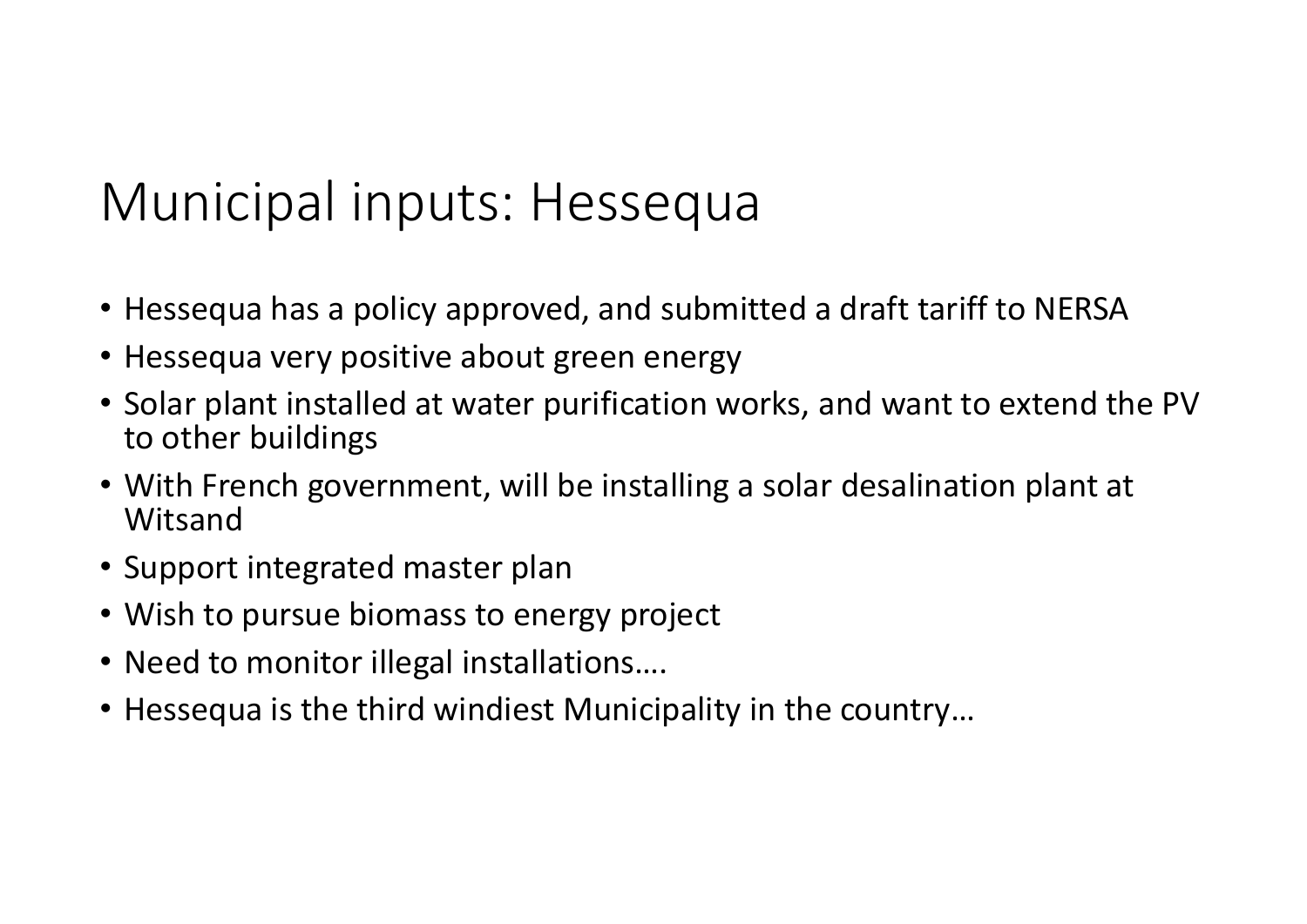## Municipal inputs: George

- Have a tariff but not a policy!
- Better town planning required to support better energy use
- Need to create liveable cities…
- Need a more diversified energy mix, e.g. greater use of gas
- Need technical capacity support
- Affordable energy services for the poor is very important
- LED is central to all of this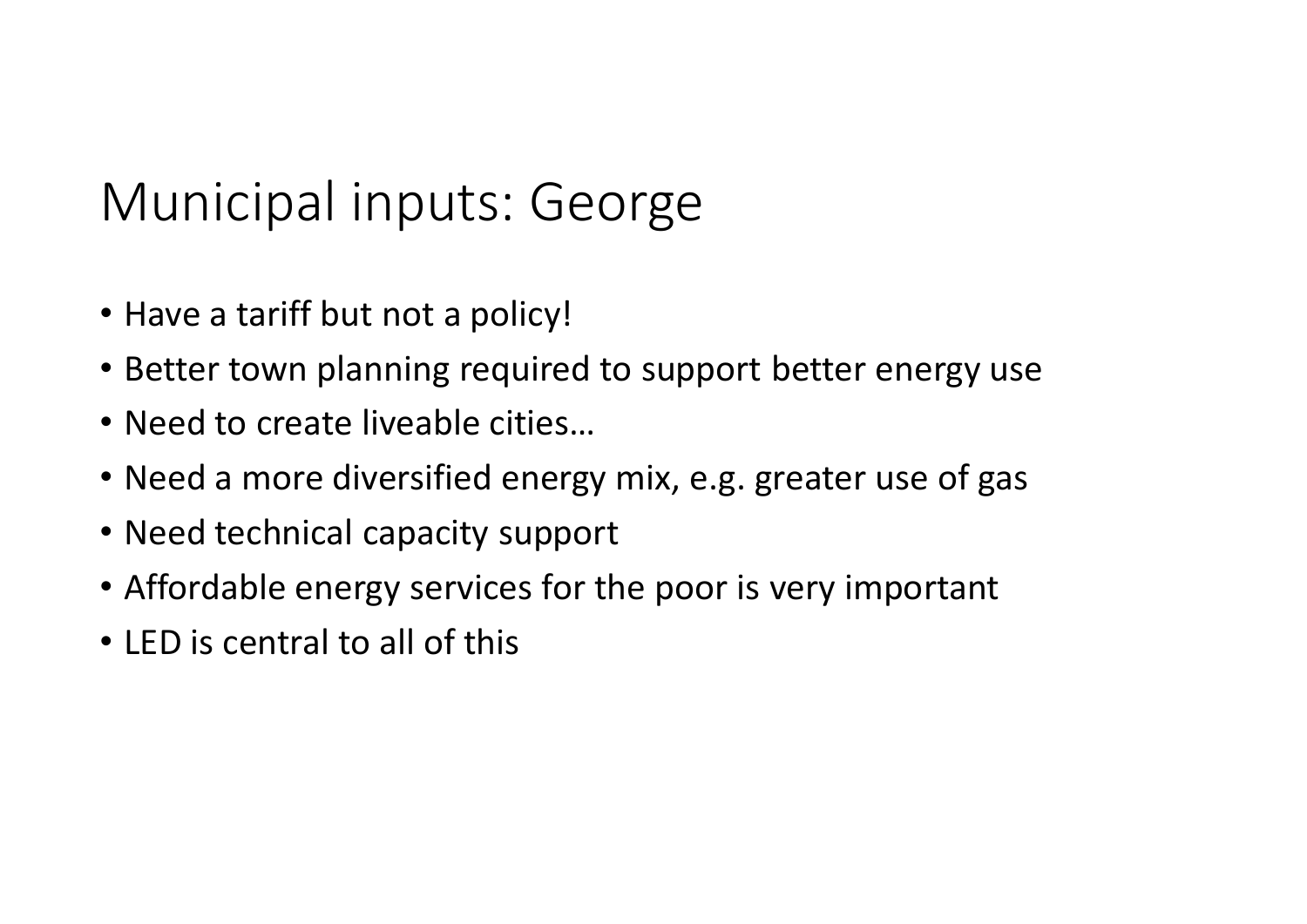#### Municipal inputs: Bitou

- Proposal to put 750kWp floating PV plant on sewage plant, will power the desalination plant
- Can we dam the river and produce hydropower?
- Bitou will integrate green energy issues into their SDF
- Municipalities need to lead by example in creating municipal green buildings and precincts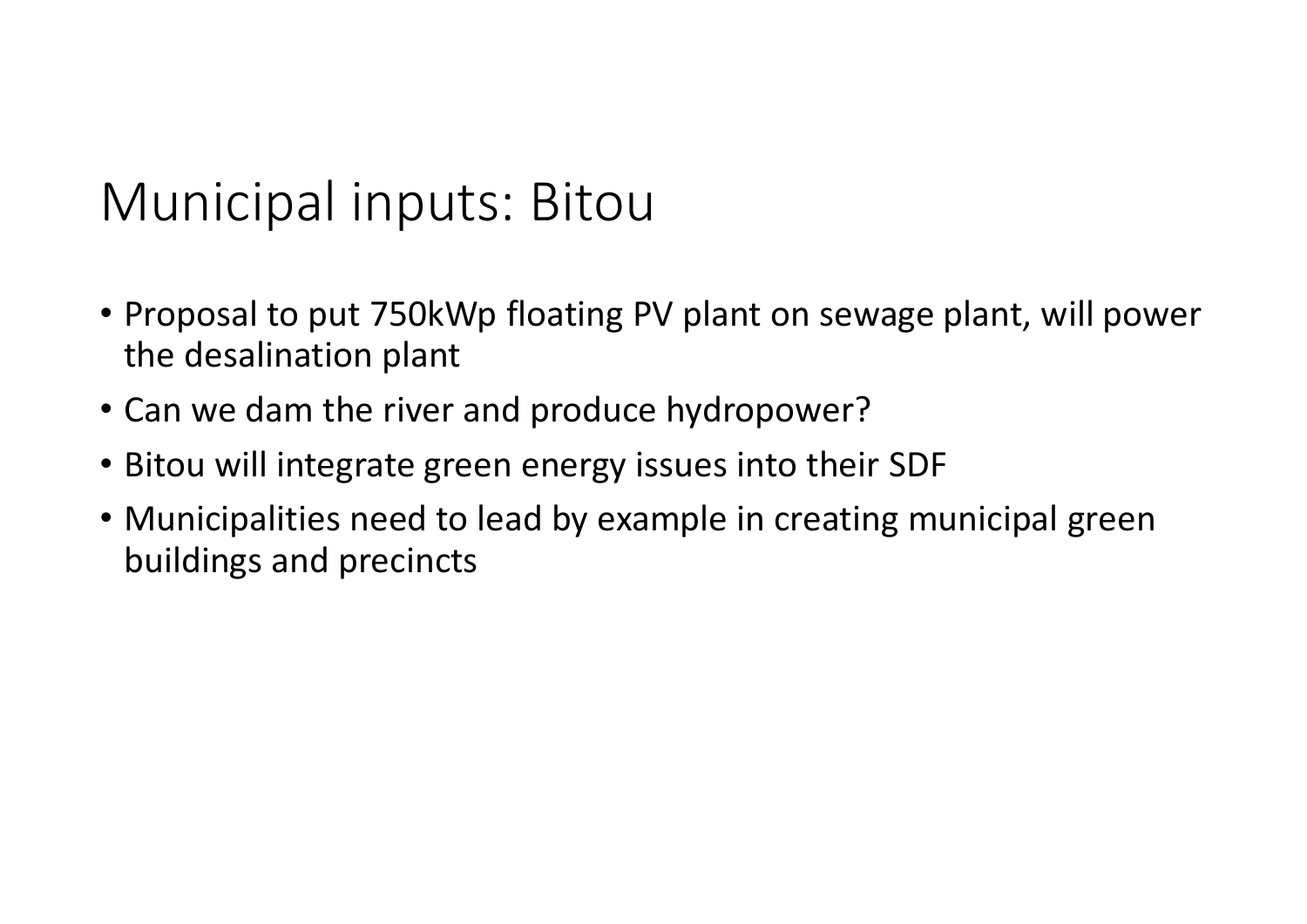## Municipal inputs: Eden

- District and Local Municipalities need to work together
- Need integrated planning but also integrated execution, e.g. collaboration on procurement and skills
	- Need a champion at a strategic level
- Proposing a SALGA regional working group on energy
- Eden looking at organic waste project, partnering with US AID LED
	- Busy characterising and quantifying the waste, will then identify the oppportunities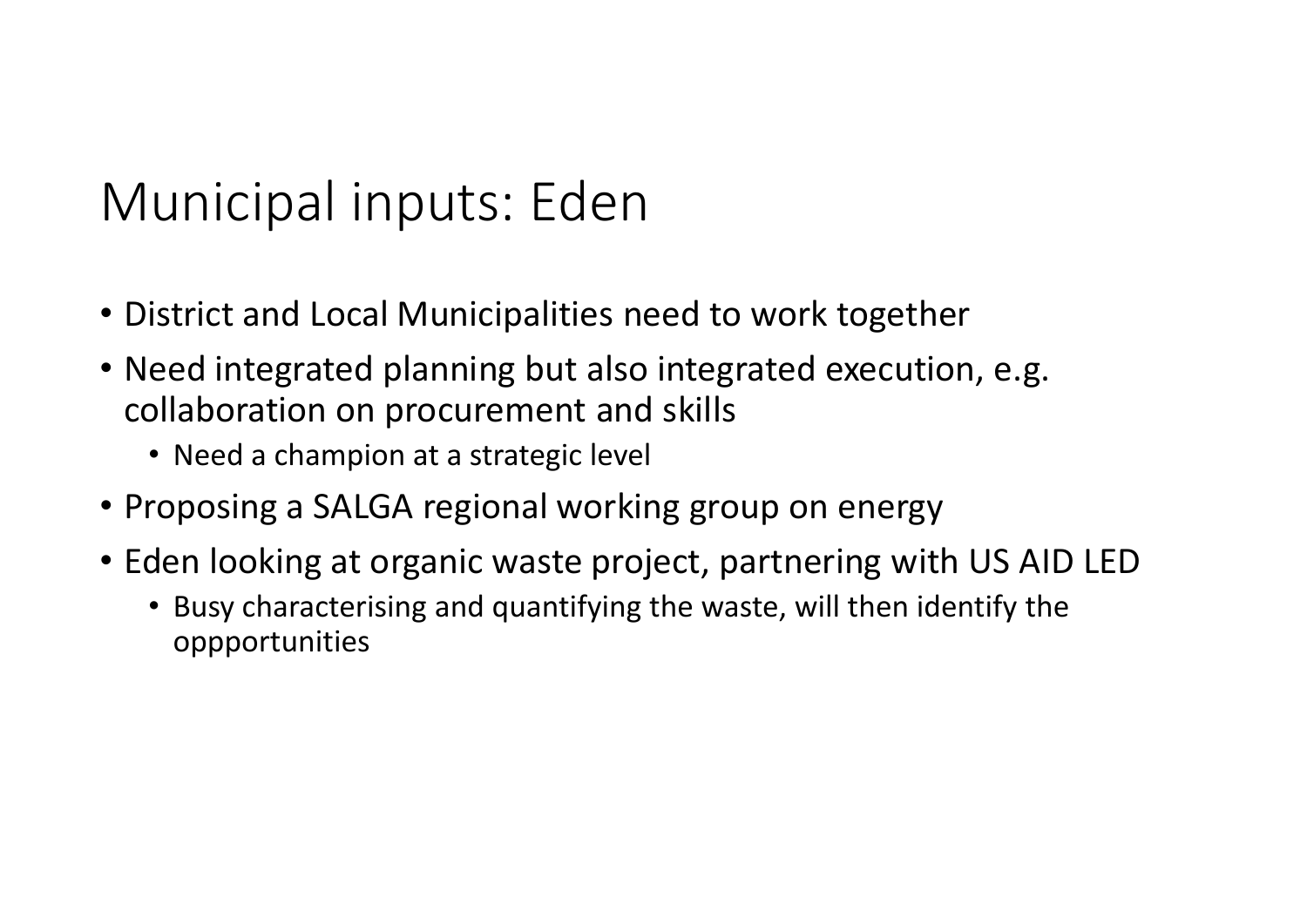#### Stakeholder comments

- Bitou investment company: looking at waste issues how can a waste to energy project get off the ground?
- Three constraints: funding, capacity, and procurement capacity probably the most important
- Need to look at rail as an effective form of transport
- Establishing a training centre for engineers in George should include green energy issues
- There is help available for free, such as GIZ support
- Our energy planning must take account of the needs of different income groups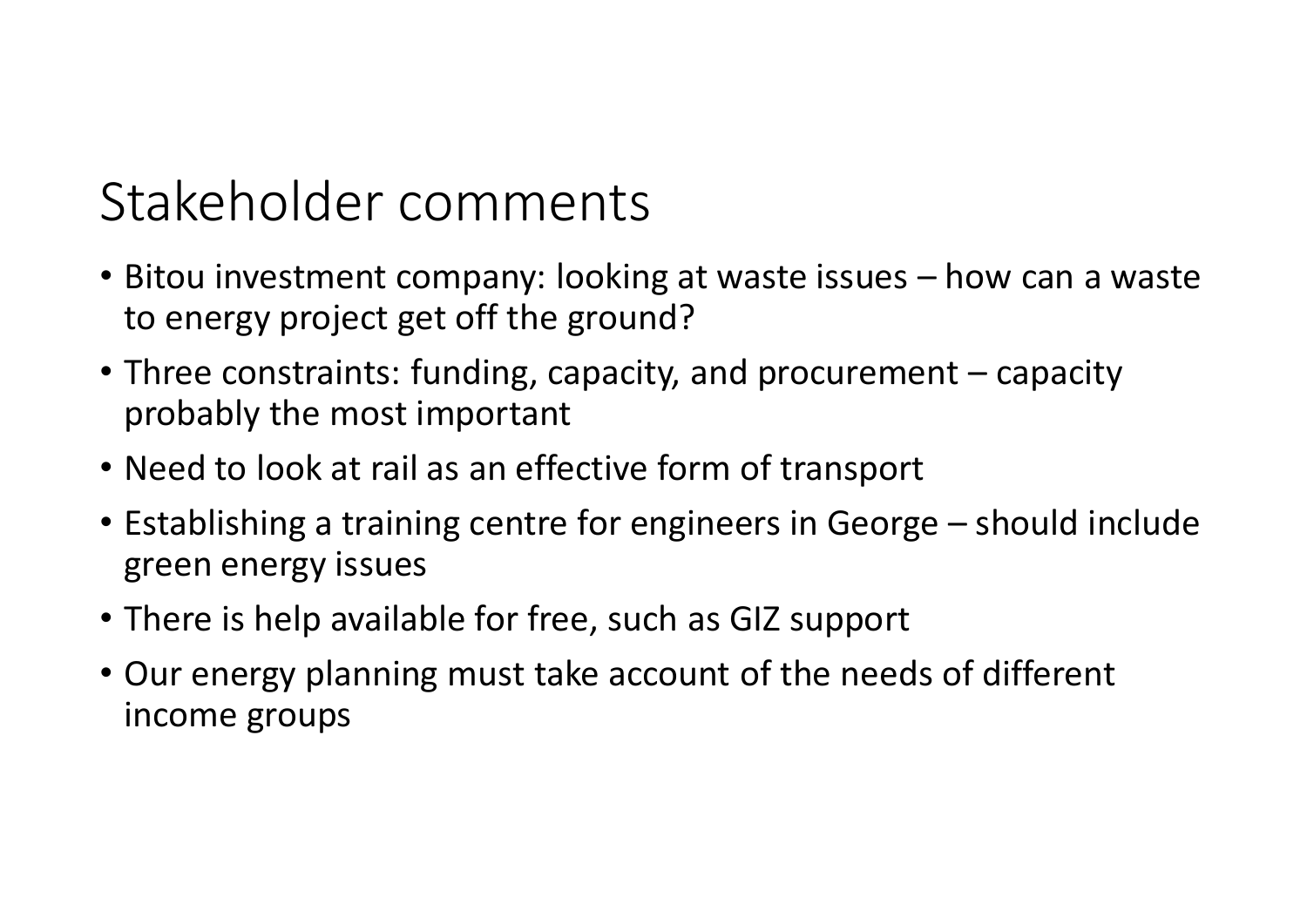## Stakeholder comments cont'd

- George councillor will submit a report to Council to take these issues further
- There will be a seminar provided on grid-connected asset management
- How can we make use of the retired engineers in the district?
- Response to SANS 10400XA regulations has been lukewarm; need to look at this, and efficient town planning
- USAID LED provides technical and capacity-building support, which can lead to a plan and leverage investment